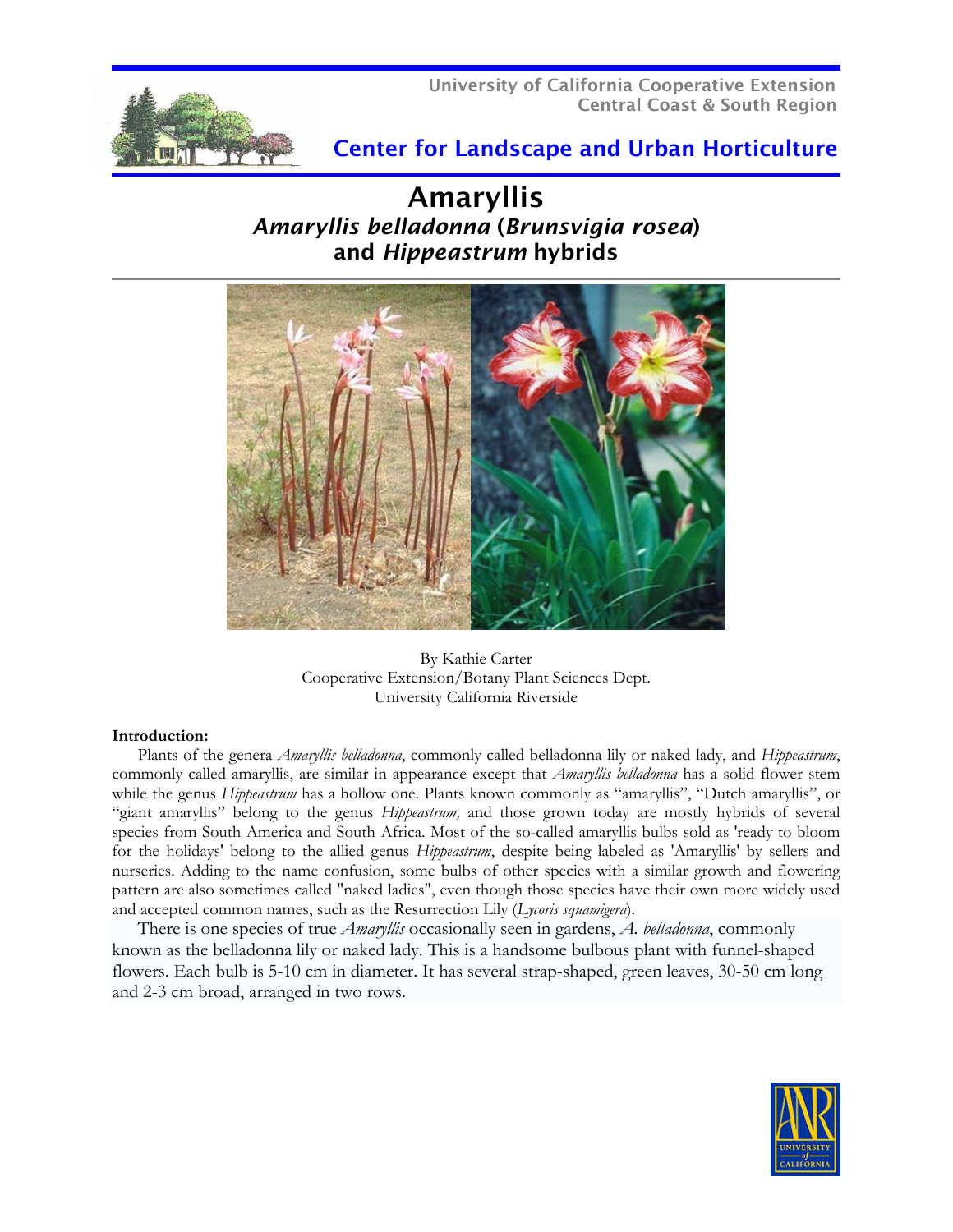The leaves are produced in the autumn or early spring in cold climates and eventually die down by late spring. The bulbs perform best in areas with warm dry summers. When properly cared for, bulbs of *A. belladonna* may produce flowers for up to 75 years. This is a great landscape investment. In spring each *Amaryllis belladonna* bulb produces one or two naked stems 30-60 cm tall, each of which bear a cluster of 2 to 12 funnel-shaped flowers at their tops. Each flower is 6-10 cm diameter with six sepals (three outer sepals, three inner petals, with similar appearance to each other). The usual color is white with crimson veins, but pink or purple also occur naturally. This flowering pattern is the basis of its common name "naked lady".

At one time the genus *Hippeastrum* contained a number of plants now distributed among a dozen genera. The garden hybrids have been developed over a long period of years and probably cannot be placed under any one species.

#### **Varieties:**

There are many named varieties of *Hippeastrum* hybrids offering an array of flower colors and flower forms. The St. Joseph's lily is an old hybrid amaryllis, *Hippeastrum* x Johnsonii, introduced in 1799. There are many named forms of *Amaryllis belladonna* among which are *A. b. elata* having rose-red flowers, and *A. b. purpurea major* with pink flowers.

#### **History:**

The scientific name *Amaryllis* is taken from a shepherdess in Virgil's (a roman poet's) pastoral "Eclogues," from the Greek αμαρυσσω (Latin *amarysso*) meaning "to sparkle." *Amarylli***s** is a monotypic (only one species) genus of plant commonly known as the belladonna lily or naked ladies. The single species, *Amaryllis belladonna*, is a native of South Africa, particularly the rocky southwest region near the Cape. The Belladonna Lily was introduced into cultivation at the beginning of the eighteenth century.

"Hippeastrum" is Greek for "horseman's star" (also known today as "knight's star") and was chosen in 1837 by the Honorable Reverend William Herbert, Dean of Manchester. No one is entirely sure why he picked this name although buds on the verge of opening do look something like a horse's ear and clearly the blossoms do resemble six-pointed stars.

#### **Landscape Use:**

Good quality bulbs in the *Hippeastrum* genus may produce up to six flowers on a single stalk. Few flowering bulbs can surpass the stately beauty of the amaryllis. Blooming typically in April, this popular bulb is a star performer in the spring garden. Dormant bulbs are readily available in fall and winter, and with proper care, they can become a long-lasting part of your landscape.

The large, bell-shaped or lily-like flowers of the *Hippeastrum* amaryllis and its hybrids make excellent garden subjects and potted plants. When used as individual specimens, in mass plantings, as part of perennial borders or as low plantings in front of shrub borders, *Hippeastrum* provide spectacular flower effects. They have a wide range of flower colors from red, pink and white to combinations of these. Their large, robust flowers of beautiful textures add to their appeal.

March through April is the time to plant your bulbs into the garden. *Amaryllis belladonna* planted in the spring will get into their natural cycle and bloom in April the following years. Sometime after the flower spike has emerged, leaves will grow from the top of the bulb. After the flowers have faded, cut the stalk at the point where it emerges from the bulb, but do not cut any foliage. This popular bulb is a star performer in the spring garden.

*Hippeastrum* can be grown in containers as well. Ideally, late September or early October is the time for planting *Hippeastrum* outdoors.

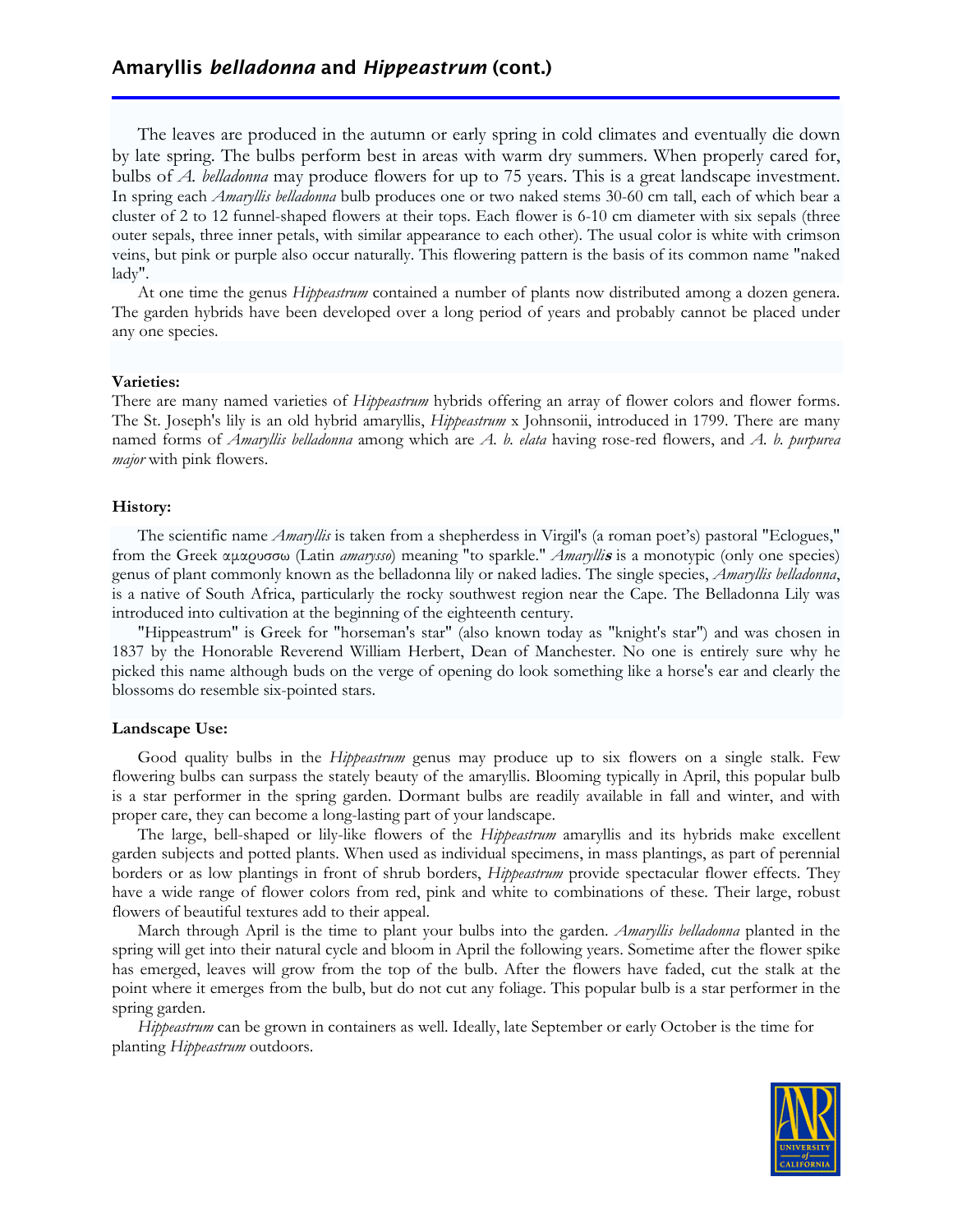#### **General Care:**

Either species of bulbs grow in almost any well-drained soil, although both Amaryllis species prefer a sandy-loam soil mix. You can mix your own by combining one part leaf mold or composted manure, one part loamy soil, and one part coarse sand. Some garden centers also sell soil mixes especially for bulbs. The mixture should be slightly acid, with a pH of 6.0 to 6.8. *Amaryllis* and *Hippeastrum* will grow in almost any good garden soil as long as it is well-drained. An elevated bed (6 to 12 inches above the existing grade) may be necessary to assure good drainage. A soil rich in organic matter will provide best growth.

If needed, divide your amaryllis bulbs when they get over- crowded in the fall, by lifting the clumps of bulbs carefully so as not to damage the bulbs in the process. Try to get most of the roots attached to the bulbs. Try using a garden fork because it will not cut through the roots. Separate the smaller bulbs from the larger bulbs and put them in two piles. Trim off any yellow or unhealthy foliage but leave healthy, green foliage attached. While the bulbs are out of the bed, take the opportunity to turn the soil and then incorporate some compost, rotted manure or peat moss to enrich it.

Replant the largest bulbs immediately back into their area until it is filled. *Hippeastrum* bulbs are planted with the narrow top of the bulb, or "neck," exposed above the soil surface. Do not plant the bulbs too deeply or flowering will decrease. Bulbs are generally spaced about 8 inches apart and show best in the garden when planted in clumps of three or more. Mulch the bed to provide cold protection for the bulbs this winter. In colder regions, both species of amaryllis must be grown in containers because they would freeze during the winter if planted in the ground.

After flowering, *Amaryllis belladonna* may produce seed pods at the end of the stalks if the flowers were pollinated. Unless you are breeding amaryllis or just want to try your hand at growing them from seed, I generally recommend promptly cutting the stalks back after the flowers fade. The seed pods are unattractive and waste the plants energy otherwise.

Potting can be done anytime after the plants have gone through a dormant or rest period, which is late summer or early fall. Late October is thought to be an ideal time. Make certain bulb and soil are dry before repotting. Off-shoots can be removed and repotted separately at this time.

Use a small pot in relation to the bulb size. Many gardeners prefer a four inch pot or a shallow azalea-type pot. A pot is generally considered large enough if there is room for an inch of soil between the inside edge of the pot and the bulb. Place two or three pieces of broken clay flower pot or 1/2 inch of gravel in the bottom. Amaryllis like to be slightly rootbound. When potting, add enough soil so that one-half to two-thirds of the bulb neck is above the soil surface. Leave 1/2 to one inch of space between the soil surface and the rim of the pot to facilitate watering. A thorough watering is essential immediately after potting. Maintain the bulb in a slightly moist soil condition until flowering. When flowering starts, increase the frequency of waterings to prolong flowering. Container-grown amaryllis can be transplanted outside in the spring.

When grown in the landscape, *Amaryllis* bulbs usually get all the moisture they need from winter rains. Supplemental irrigation may needed if normal rainfall does not occur. *Hippeastrum* growing in the landscape require irrigation until the foliage yellows and dies back.

#### **Propagation:**

Dormant bulbs of *Hippeastrum* species are readily available in fall and winter in catalogues and garden centers, and, with proper care, they can become a long-lasting part of your landscape. If you are transplanting bulbs from older crowded beds, transplant them in fall when the foliage turns yellow and begins drooping (a natural process at the end of the growing season).

Plant bulbs about a foot apart leaving the tops barely covered with soil. Mulch the planting to conserve moisture and to help control weeds.

Amaryllis prefers a warm temperature (70 degrees to 75 degrees F) for best growth. However, once the plant flowers, cooler temperatures (65 degrees F) will extend the length of bloom.